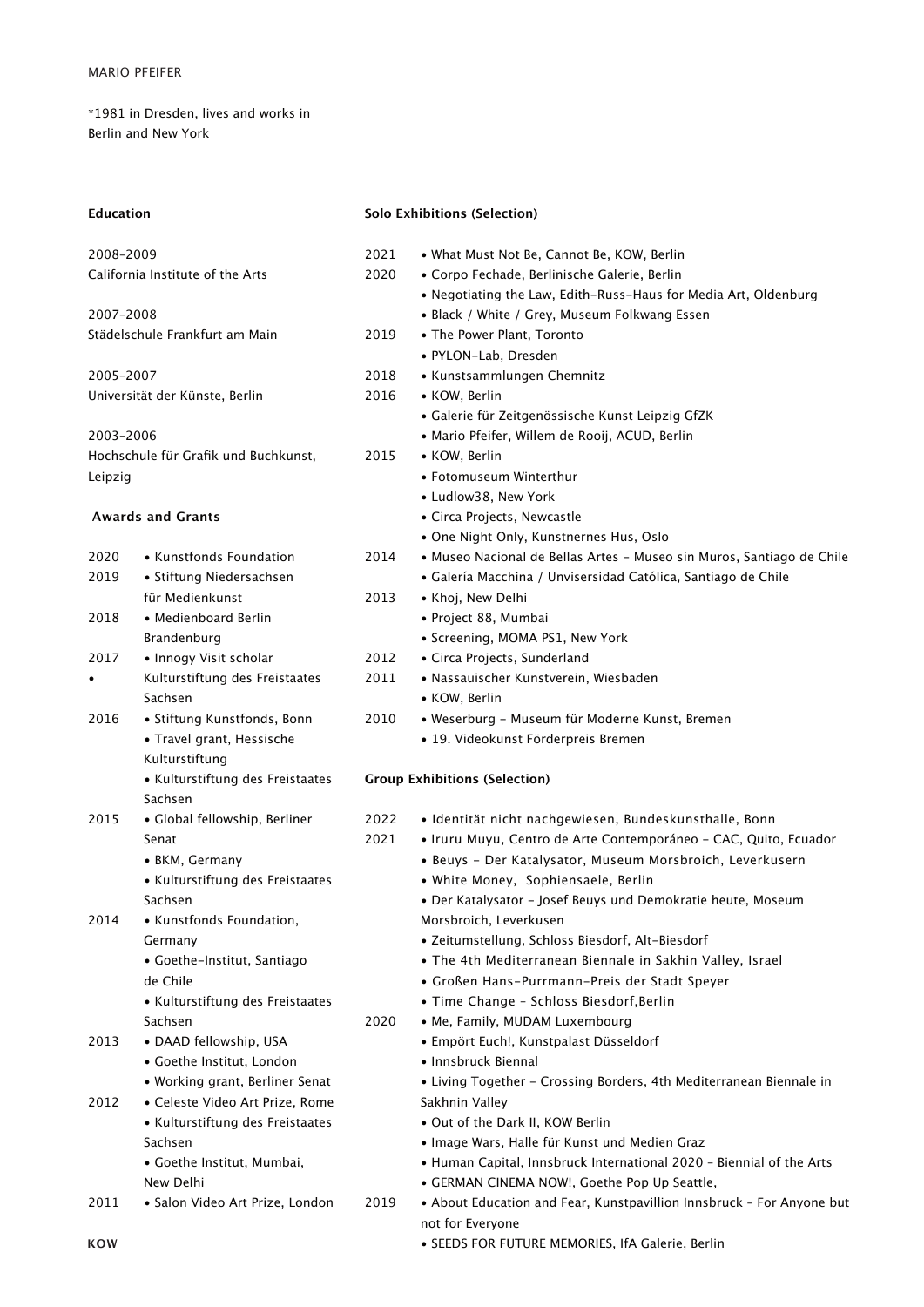| 2010 | ·Videokunst Förder, Bremen                |      | • Nach meiner Kenntnis ist das sofort unverzüglich, Albertinum,         |
|------|-------------------------------------------|------|-------------------------------------------------------------------------|
|      | • DAAD fellowship, USA                    |      | Dresden                                                                 |
|      | • Werkleitz production grant,             |      | • At the Edges of Documentary, Paradoks, Leipzig                        |
|      | Halle                                     |      | · Die wir nie gewesen sind, Deutscher Künstlerbund, Berlin              |
| 2009 | • TransVideoStudios,                      |      | • Denkraum Deutschland, Pinakothek der Moderne, Munich                  |
|      | Mountainview                              |      | • At the Edges of Documentary, Paradoks, Leipzig                        |
| 2008 | • California Institute of the Arts,       | 2018 | • 10. Berlin Biennale                                                   |
|      | <b>USA</b>                                |      | • Welcome to the Jungle, Kunsthalle Düsseldorf                          |
|      | • Fulbright scholarship, USA              |      | • There Will Come Soft Rains, basis e.V. Frankfurt am Main              |
| 2007 | • Goethe Institut, Bangkok                |      | • Tension and Conflict, MAAT Museum of Art, Architecture and            |
| 2005 | • Goethe Institut, Prague                 |      | Technology                                                              |
|      |                                           |      | • Local Spaces, Transnational connections, Center for Contemporary Art  |
|      | <b>Residencies</b>                        |      | (CCA) Lagos                                                             |
|      |                                           |      | • Breaking News - Sammlung von Kelterborn, Mönchehaus Museum            |
| 2018 | • Thread, Tambacounda,                    |      | Goslar                                                                  |
|      | Senegal                                   |      | · 11th Bienal do Mercosul - O Triângulo Atlântico, Porto Alegre         |
|      | • SEEDs Villa Romana, Florence            | 2017 | • Occupation, Staatliche Kunstsammlungen Dresden                        |
| 2017 | • Goethe Institut, Lagos                  |      | . The New Normal, Ashkal Alwan, The Hangar- Umam & Dawawin, Beirut      |
|      | 2015 • Cité international des Arts, Paris |      | • L'Autre De l'image à la réalité 1/3 : Vers l'Autre, Maison Populaire, |
|      | 2014 • Proyecto Norte, Alto Patache,      |      | Montreuil                                                               |
|      | Chile                                     |      |                                                                         |
|      |                                           |      | · True Politics, GEGENkino, Leipzig                                     |
| 2013 | • Gasworks, London                        |      | • The Atlantic Triangle, Rele Gallery, Lagos, Nigeria                   |
| 2012 | •International Studio and                 |      | • The Atlantic Triangle, SARACURA, Rio de Janeiro                       |
|      | Curatorial Program (ISCP),                |      | • Mundo, Imagem, Mundo - Galeria Hideo Kobayashi, Centro Cultural       |
|      | New York                                  |      | Usiminas, Ipatinga                                                      |
|      | 2011 • Dar-Al-Mamun, Morocco              |      | • Tension and Conflict, MAAT, Lisbon                                    |
|      |                                           |      | • The Vague Space - Collection Christian Schwarm, Weserburg, Bremen     |
|      |                                           |      | • Buried in the Mix, MEWO Kunsthalle, Memmingen                         |
|      |                                           | 2016 | • 3° Montevideo Bienal, Uruguay                                         |
|      |                                           |      | • Out of the Dark, KOW, Berlin                                          |
|      |                                           |      | • Mundo, Imagem, Mundo - Espaço Cultural Marcantonio Vilaça, Brazil     |
|      |                                           |      | • Shock Room, Brandenburgischer Kunstverein, Potsdam                    |
|      |                                           |      | · SAY IT LOUD!, Opa-Locka, Florida                                      |
|      |                                           | 2015 | · Disegno, Kupferstichkabinett, Staatliche Kunstsammlungen, Dresden     |
|      |                                           |      | • Think Film / Misliti Film, KCB Cultural Center of Belgrade            |
|      |                                           |      | • A Summer of Films, KOW                                                |
|      |                                           |      | • MUNDO, IMAGEM, MUNDO - International Festival of Photography, Belo    |
|      |                                           |      | Horizonte                                                               |
|      |                                           | 2014 | • Give us The Future, Neuer Berliner Kunstverein                        |
|      |                                           |      | • A Taste of Ashes Fills the Air, Center for Contemporary Photography,  |
|      |                                           |      | Melbourne                                                               |
|      |                                           | 2013 | • Ortsbestimmung - Zeitgenössische Kunst aus Sachsen, Staatliche        |
|      |                                           |      | Kunstsammlungen Dresden                                                 |
|      |                                           |      | • Think Film, MMC Luka, Pula                                            |
|      |                                           |      | • now here. Contemporary Art. From the Kunstfonds, Kunsthalle im        |
|      |                                           |      | Lipsiusbau, Staatliche Kunstsammlungen Dresden                          |
|      |                                           |      | • Kaleid2013, London                                                    |
|      |                                           | 2012 | • Fotografie Total. Works from the MMK Collection, Museum für Moderne   |
|      |                                           |      | Kunst, Frankfurt am Main                                                |
|      |                                           |      | • India: Visions from the Outside, The Cultural Centre of Brugge        |
|      |                                           |      | • Artists against AIDS, Bundeskunsthalle Bonn                           |
|      |                                           |      | · Higher Atlas, 4th Marrakech Biennale                                  |
|      |                                           |      | • Jetset, Kunsthalle Faust, Hannover                                    |
|      |                                           |      | • The 9th world Film Festival of Bangkok                                |
|      |                                           |      | • 4th Marrakesh Biennale                                                |
|      |                                           |      | • Schranz Contemporary, Hinterhof Offspace, Basel                       |
|      |                                           | 2011 | • Memory Awake, Storey Gallery, Leicester                               |
|      |                                           |      | • Salon Video Art Prize, Matt Roberts Art, London                       |
|      |                                           |      |                                                                         |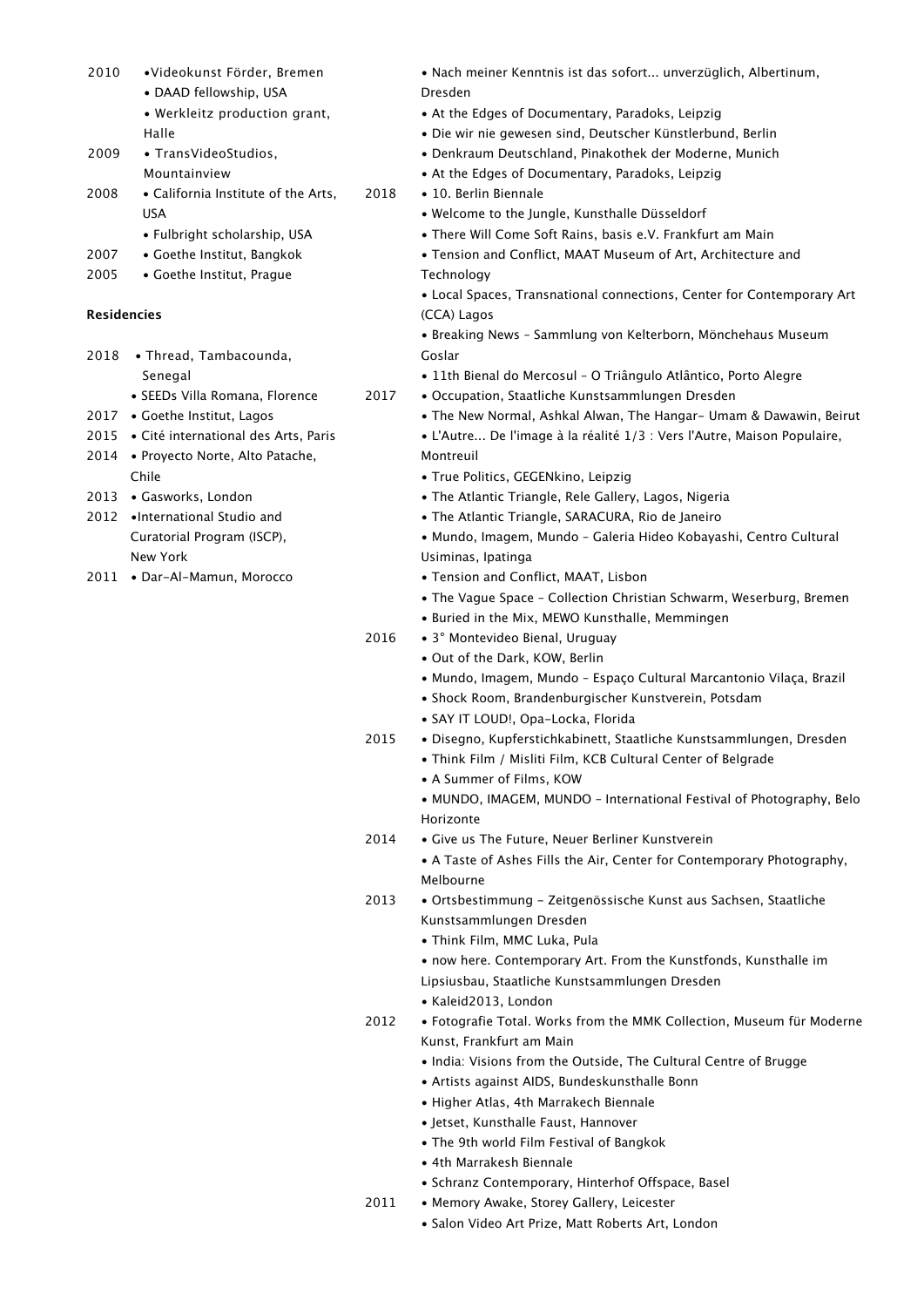|              | • New Topographics, Landesgalerie Linz                                                                                                      |
|--------------|---------------------------------------------------------------------------------------------------------------------------------------------|
|              | • Images Festival presents Reconsidering the New, MOCA Detroit                                                                              |
| 2010         | • Highlights from the Cologne KunstFilmBiennale in Berlin,                                                                                  |
|              | KW Institute for Contemporary Art, Berlin                                                                                                   |
|              | • New Topographics, Landesgalerie Linz                                                                                                      |
|              | • Speckle Imaging: Viewpoints on Documentary in Contemporary Art,                                                                           |
|              | Waseda University, Tokyo<br>• Mulhouse Biennale 010                                                                                         |
|              | • Salon Video Art Prize, Matt Roberts Arts, London                                                                                          |
| 2009         | • New Topographics, Los Angeles County Museum of Art                                                                                        |
|              | • Antirepresentationalism III, KOW, Berlin                                                                                                  |
|              | • Zeigen. Eine Audiotour durch Berlin von Karin Sander, Temporäre                                                                           |
|              | Kunsthalle Berlin                                                                                                                           |
|              | • Antirepresentationalism II, KOW, Berlin                                                                                                   |
|              | • Antirepresentationalism I, KOW, Berlin                                                                                                    |
|              | • Back to the Future, Center for Opinion in Music and Art, Berlin                                                                           |
| 2008         | • Ende, Städel Museum, Frankfurt am Main<br>• Thisiscurating 1-40, curated by Joel Mu, Firstdraft Gallery, Sydney                           |
|              | • I am a man, Portikus e.V. Frankfurt am Main                                                                                               |
| 2007         | • Angst, Kunstverein Tiergarten, Berlin                                                                                                     |
|              | • Reissbrettromantik, Platform, Berlin                                                                                                      |
|              |                                                                                                                                             |
|              | Film Festival Participations / Screenings (Selection)                                                                                       |
| 2021         | • Haus der Kulturen der Welt, Berlin                                                                                                        |
| 2020         | • Internationales Filmfestival Mannheim-Heidelberg, Kunsthalle                                                                              |
|              | Mannheim<br>• Festival Híbrido Vila Sul Multilinguagem, Goethe-Institut, Salvador-                                                          |
|              | Bahia                                                                                                                                       |
|              | • Act Human Rights Festiva, Fort Collins, Colorado                                                                                          |
|              | • Das Bild einer Stadt im Raum des Kinos #10, Kino Siemensstadt, Berlin                                                                     |
|              | • German Cinema Now, Northwest Filmforum, Seattle                                                                                           |
|              | • Act Human Rights Festival, Fort Collins, Colorado                                                                                         |
| 2019         | • Asolo Art Film Festival                                                                                                                   |
|              | • 14th edition of DOC EDGE International Film Festival, Wellington /                                                                        |
|              | Auckland                                                                                                                                    |
|              | • 50th edition of Visions du Reel - International Film Festival, Nyon<br>• Works in Film and Video, CA2M Centro de Arte Dos de Mayo, Madrid |
|              | • Double Feature, Schirn Kunsthalle Frankfurt am Main                                                                                       |
| 2018         | • Corpo Fechado, Beursschouwburg, Brussels                                                                                                  |
|              | • THE NEW MEDIUM III, Mumbai International Filmfestival                                                                                     |
| 2017         | • PUSH. Leben in Zeiten der Hyperinformation, European Media Art                                                                            |
|              | Festival, Osnabrück                                                                                                                         |
|              | • Trauma & Revival, Bunkier Sztuki, Krakow                                                                                                  |
|              | • VideoArt at Midnight, Salzburger Kunstverein - Sunset Kino<br>• Untitled, San Francisco                                                   |
| 2016         | • 62. Internationale Kurzfilmtage Oberhausen, #blacktivist, Official                                                                        |
|              | Selection MuVi Award 2016                                                                                                                   |
|              | • CAC Contemporary Art Centre, Vilnius, Lithuania                                                                                           |
| 2015         | . The Kids Are All Right, Black Box Screenings, Beursschouwburg,                                                                            |
|              | <b>Brussels</b>                                                                                                                             |
|              | $\bullet$ 15. International New Media Festival, Seoul                                                                                       |
|              | • 61. International Short Film Festival Oberhausen / German Competition                                                                     |
|              | • Signal, Malmö                                                                                                                             |
| 2014<br>2013 | • Migrating Forms, New York<br>• MoMA PS1, New York                                                                                         |
|              | • Kunsthaus Bregenz / European Kunsthalle                                                                                                   |
| 2012         | • Sprengel Museum Hannover                                                                                                                  |
|              | • Kunsthaus Dresden                                                                                                                         |
|              | •Darklight Festival, Dublin                                                                                                                 |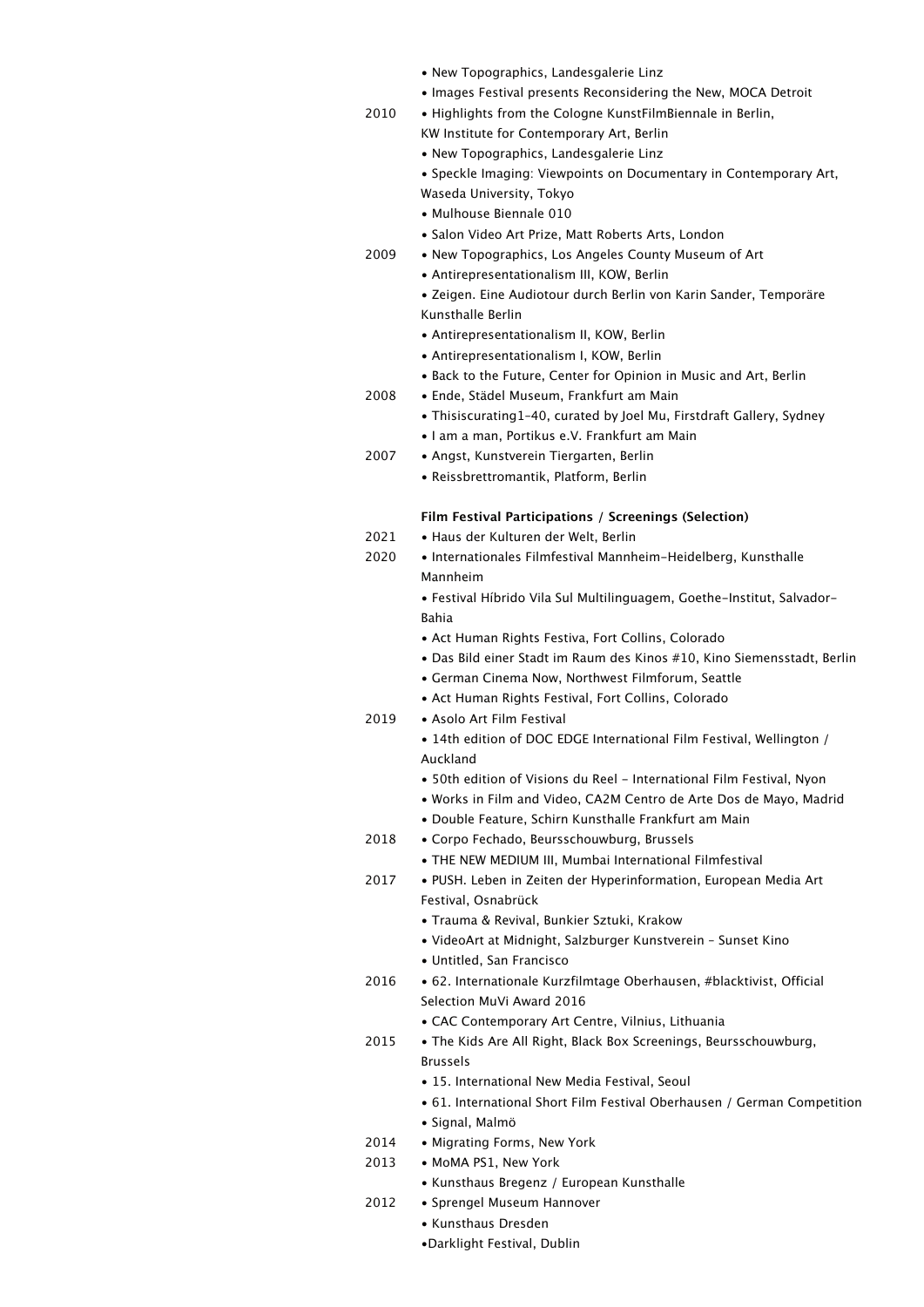- World Film Festival, Bangkok
- 2011 Bilbao International Documentary Film Festival
	- Museum of Art and Design, New York
	- Museum of Contemporary Art, Detroit
	- Migrating Forms at Anthology Film Archives, New York
	- London International Documentary Film Festival, London
	- An Assault of Reality–Expansion of Cinema into the 21st Century,
	- Museum of Art and Design, New York
	- Images Festival, Toronto
	- Frankfurter Kunstverein
- 2010 Bangkok World Film Festival
	- Les Rencontres Internationales, Berlin, Madrid
	- Videoart at Midnight #16, Kino Babylon Mitte, Berlin
	- Art Basel Film curated by Marc Glöde, Basel
	- Lichter Filmtage, Frankfurt am Main
	- European Media Arts Festival, Osnabrück
	- Video Screening II, Museum Folkwang Essen
- 2009 Les Rencontres Internationales, Paris
	- Academy of Film & Multimedia Marubi, Tirana
	- KunstFilmBiennale Köln, Cologne
	- Bangkok World Film Festival
	- SE8, curated by Tatiana Echerverri Fernandez, London

## **Further Projects**

| 2021 | • Artist Talk, Edith-Russ-Haus for Media Art, Oldenburg                   |
|------|---------------------------------------------------------------------------|
| 2019 | • Symposium, Albertinum - Staatliche Kunstsammlungen Dresden              |
| 2018 | • Artist Talk, Academy of Visual Arts Prague                              |
|      | • Artist Talk, Kunstsammlungen Chemnitz                                   |
|      | • Panel Discussion, C/O Berlin, EMOP                                      |
|      | • Artist Talk, Villa Romana, Florence                                     |
|      | • Panel Discussion, Arte!Brasilieros, São Paulo                           |
|      | • Artist Talk, Museo de Arte do Rio de Janeiro                            |
|      | • Artist Talk, 10. Berlin Biennale                                        |
|      | • Artist Talk, Kunsthalle Düsseldorf                                      |
|      | • Artist Talk, Staatliche Kunstsammlungen Dresden                         |
| 2017 | • Artist Talk, European Media Arts Festival, Osnabrück                    |
|      | • Panel Discussion, GEGENKino, Leipzig                                    |
|      | • Artist Talk, Bunkier Sztuki, Krakow                                     |
|      | • Lecture, Burg Giebichenstein, Halle                                     |
| 2016 | • Lecture, UNAM, Mexico City                                              |
| 2015 | • Artist Talk, Fotomuseum Winterthur                                      |
|      | • Artist Talk, Baltic, Newcastle • Artist Talk, Goethe Institut, New York |
| 2014 | • Lecture, Universidad Católica, Santiago de Chile                        |
| 2013 | • Artist Talk, MoMA PS1, New York                                         |
|      | • Lecture, Bauhaus Universität, Weimar                                    |
|      | • Panel Discussion, Khoj, New Delhi                                       |
|      | • Panel Discussion, StudioX, Mumbai                                       |
|      | • Lecture, Artists Space, New York                                        |
|      | • Artist Talk, Museum fur Moderne Kunst, Frankfurt am Main                |
|      | • Artist Talk, Gasworks, London                                           |
| 2012 | • Panel Discussion, 4th Marrakech Biennale                                |
|      | • Artist Talk, Circa Projects, Sunderland                                 |
| 2011 | • Conversations, Toronto, Los Angeles, New York, Berlin, Salzburg         |
|      | • Panel Discussion, Goethe Institut Toronto                               |
|      | • Panel Discussion, LA> <art, angeles<="" los="" td=""></art,>            |
|      | • Panel Discussion, White Columns, New York                               |
|      | • Artist Talk, Fotohof, Salzburg                                          |
| 2010 | • Lecture Love & Space, Kunstsaele Berlin                                 |